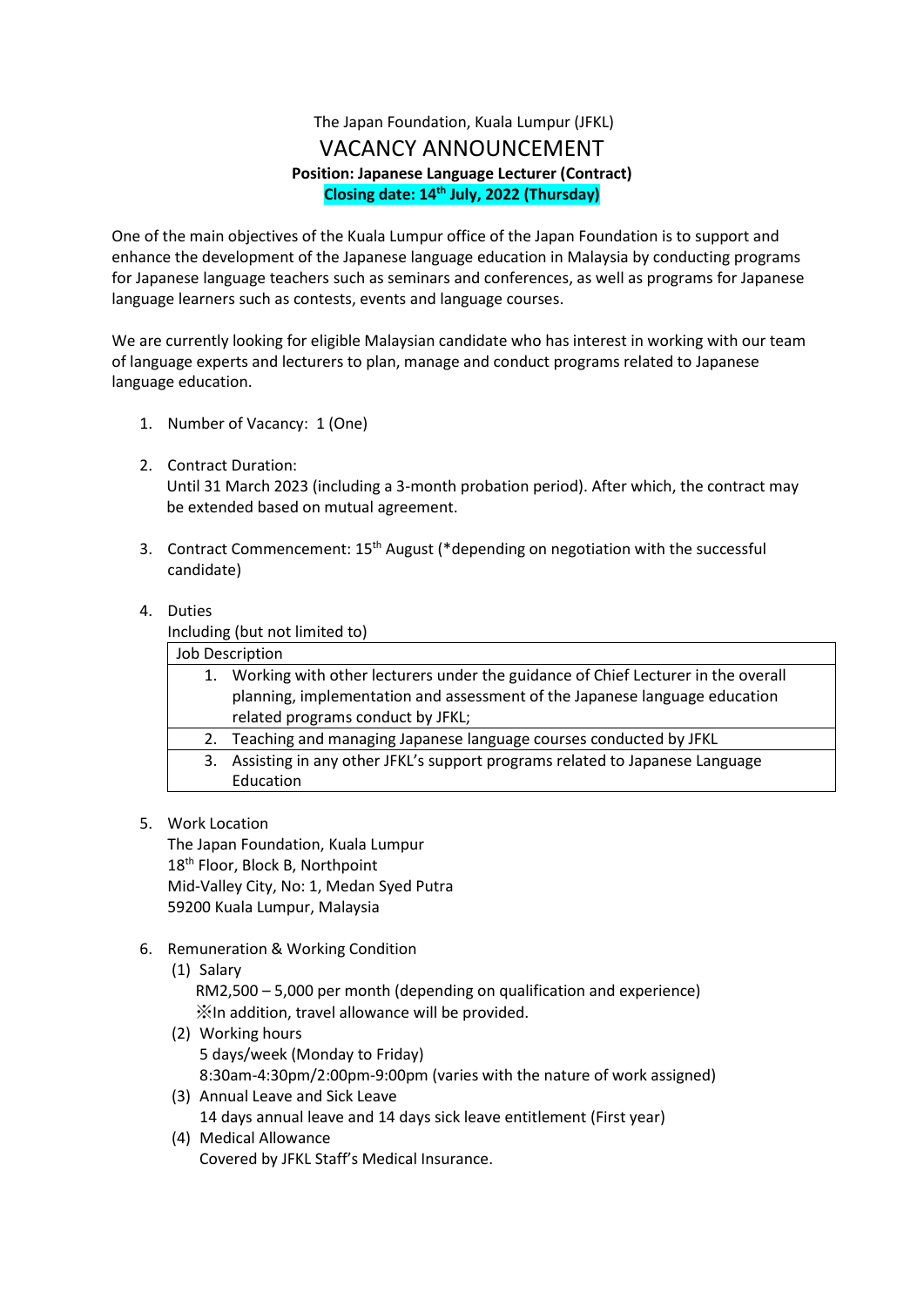# 7. Eligibility

- (1) Nationality: Malaysian citizen
- (2) Age: Under 45 years old at the time of application closing  $(14<sup>th</sup>$  July, 2022)
- (3) Japanese Language Proficiency: JLPT N2 level (or L2 in old JLPT) and above
- (4) Qualification/Experience:
	- (a) At least undergraduate degree holder
	- (b) Master degree holder in the field related to Japanese language education or having experience in completing training programs related to Japanese language education is an additional advantage.
	- (c) Although teaching experience is preferred, those without are equally welcomed to apply
- 8. Application Procedure
	- (1) Document to be submitted
		- (a) A copy of the JFKL Japanese Language Lecturer Application Form ※To be completed in Japanese.

(The form can be downloaded from JFKL homepage.)

(b) A photocopy of the JLPT certificate/test score (if any)

*\*You may attach supplemental documents such as English CV or other documents to support your statements made in the above-said application form, or to verify your Japanese proficiency level, if any.* 

- (2) Submission deadline: 14<sup>th</sup> July, 2022 (Thursday)
- (3) Send the application (with attachment) to [koushi\\_saiyou@jfkl.org.my](mailto:koushi_saiyou@jfkl.org.my)
- 9. Selection Procedure
	- (1) Preliminary Screening The result of preliminary screening will be informed via email by 22<sup>nd</sup> July, 2022 (Fri). For successful candidate, date of the interview will be informed accordingly.
	- (2) Second Screening (Interview) Interview will be held either on 28<sup>th</sup> or on 29<sup>th</sup> July, 2022. It might be conducted online via ZOOM or physically at JFKL's office. In the case of having the interview at JFKL'S office, travel allowance will not be provided.
- 10. Enquiries
	- (1) Potential candidates are welcome to make enquiries regarding the scope and nature of work by email, as well as to make appointment to talk with the person-in-charge via phone call or Zoom.
	- (2) Please send the enquiries to the following email. Email: [koushi\\_saiyou@jfkl.org.my](mailto:koushi_saiyou@jfkl.org.my)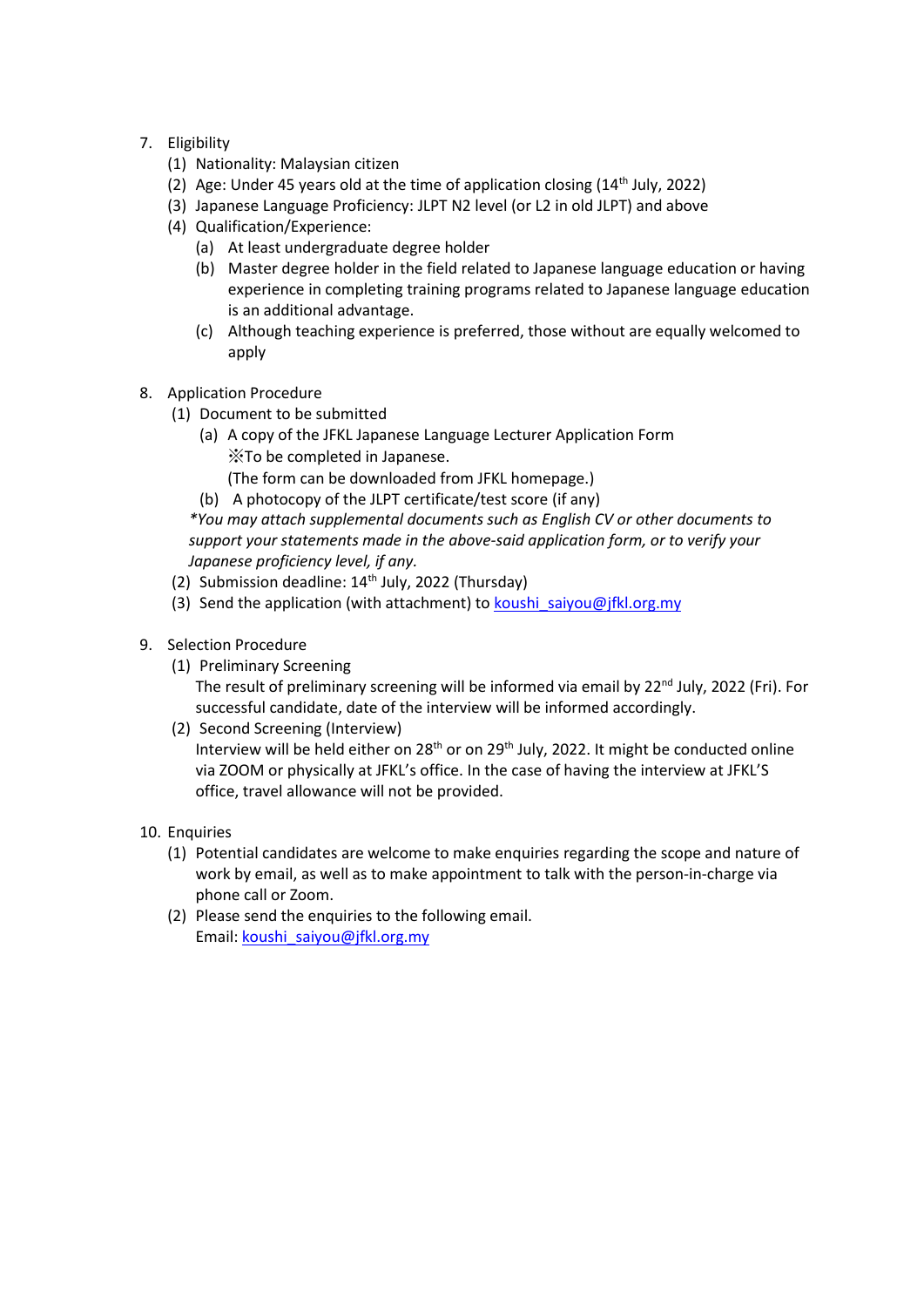# 国際交流基金クアラルンプール日本文化センター(JFKL) 日本語専任講師募集

## 応募: 2022 年 7 月 14 日 (木)

JFKL は、独立行政法人国際交流基金(The Japan Foundation)のマレーシアにおける拠点とし て、日本語教師向けの研修会やセミナーの実施、日本語学習者を対象とした日本語講座の運営 や弁論大会・日本語ビデオコンテストなどのイベント実施を通じ、マレーシアにおける日本語 教育を支援しています。

今般、日本語専門家や事務所の専任講師と協力しつつ、日本語講座を含む各種日本語教育支 援事業の企画・運営を担当する専任講師を募集します。

- 1. 募集人数: 1名
- 2. 契約期間: 2023 年 3 月末まで(試用期間 3 ヶ月を含む)。その後、双方の合意に基づき 契約更新。
- 3. 勤務開始時期:2022 年 8 月 15 日(月)を予定(相談に応じます)。

#### 4. 主な業務内容:

- (1)JFKL が実施する日本語教育事業の企画、実施、評価全般に関し、主任講師をはじめと する他の講師との協力のもと実施
- (2)JFKL が実施する一般学習者向け日本語講座の企画・運営及び授業担当
- (3)その他 JFKL が行う日本語教育支援事業に関する業務

### 5. 勤務地;

国際交流基金クアラルンプール日本文化センター The Japan Foundation, Kuala Lumpur 18th Floor, Block B, Northpoint Mid-Valley City, No: 1, Medan Syed Putra 59200 Kuala Lumpur, Malaysia

#### 6. 待遇・条件:

- (1)給与(月額基本給) RM2,500~5,000(能力・経験に応じて決定) ※通勤のための交通費は規定に基づき別途支給
- (2)勤務日・時間 週 5 日 (月~金曜日)8 時半~16 時半/14 時~21 時(担当業務により異なります)
- (3)有給休暇 1 年あたり年次休暇 14 日、傷病休暇 14 日(初年度)
- (4)医療保険など 当センター職員用の保険に加入

# 7. 応募資格

- (1) 国籍:マレーシア国籍
- (2) 年齢:応募締切日(2022 年 7 月 14 日)時点で 45 歳未満
- (3) 日本語能力:日本語能力試験「N2」または旧「2 級」相当以上であること